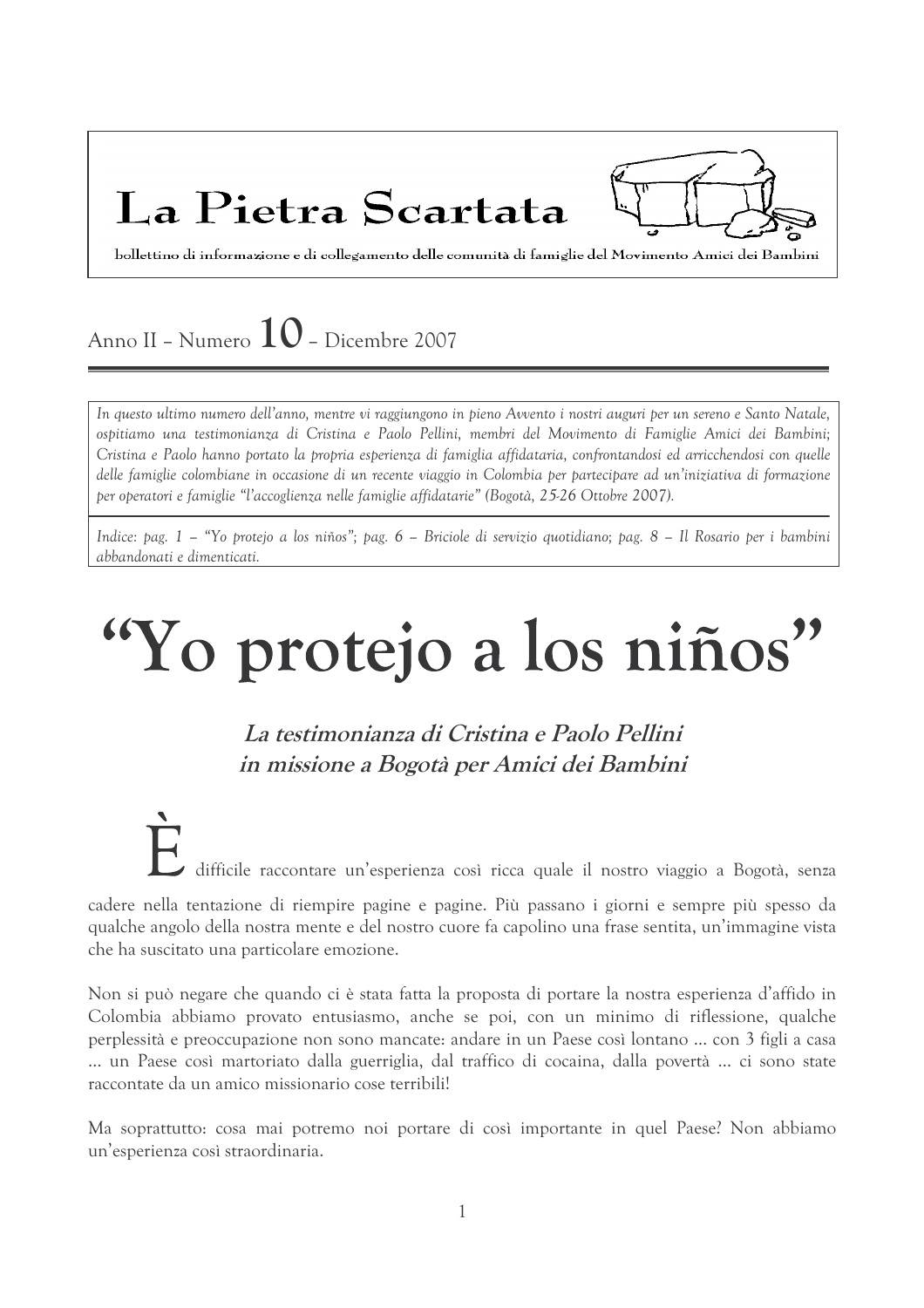Solo oggi possiamo dire che proprio la somma dell'ordinarietà delle esperienze raccontate da tutti in quei due brevi giorni a Bogotà, rende le singole storie straordinarie.

Tutti insieme vogliamo proteggere i nostri bambini da qualsiasi male li affligga. "Yo protejo a los niños" è la scritta ricamata sul bracciale che Gladys De Bothe, psicologa colombiana che lavora per Ai.Bi. con minori abbandonati e con gruppi di mutuo aiuto di famiglie d'origine, ha regalato a tutti i partecipanti all'incontro. Tutti lo abbiamo indossato, genitori affidatari o operatori dei servizi colombiani ed italiani.

Dopo il lungo ed estenuante viaggio in cui non sono mancati momenti di apprensione a causa di una "pequeña turbulencia", come aveva annunciato il comandante dell'aereo, e tante tante chiacchiere con Chiara, l'arrivo in Bogotà è stato caratterizzato da una forte sensazione di contraddizione. Un aeroporto intercontinentale troppo piccolo, misure di sicurezza enormi, nuovi controlli dei documenti e delle valige e perquisizioni. Siamo a 2700 metri sul livello del mare, ma c'è una pesante cappa di umidità e il cielo grigio. Poi un sorriso su un volto sconosciuto, ma al tempo stesso familiare. Sarà forse Giuseppe, il nostro espatriato? Cordiale e calorosa la sua accoglienza ci ha messo subito a nostro agio e ci ha tranquillizzato. Giuseppe sembra proprio muoversi con sicurezza in questo paese che ancora un po' ci spaventa; speriamo che lo stesso effetto lo abbia avuto sul nostro compagno di viaggio, Lorenzo Iosa, funzionario del servizio affidi di Venezia che si è unito a noi a Madrid.

Anche il tragitto tra l'aeroporto e l'albergo in taxi, attraversando un bel pezzo di città, ha confermato la nostra prima impressione: ricchezza e povertà sembrano essere i due estremi che determinano una realtà molto complicata. Dalle quattro chiacchiere con l'autista (per quanto riusciamo ad intenderci) sembra emergere un po' di vergogna e un grande desiderio di farci sapere che anche a Bogotà c'è qualcosa di bello. E vero, ma lui si riferiva ai grandi alberghi, noi il bello lo scopriremo qualche giorno più tardi nelle madri affidatarie e in quanti lavorano, a volte anche rischiando la propria vita, per garantire ai bambini una vita dignitosa.

Prima di entrare nel vivo del lavoro, Giuseppe ha cercato di farci conoscere un po' la Colombia attraverso i suoi racconti e la visita ad alcuni luoghi caratteristici e sicuri. Ci sono alcune cose a cui difficilmente riuscivamo ad adeguarci: il caos di una città di circa 9 milioni di abitanti, il traffico folle e sregolato, la presenza di militari con tanto di mitraglietta per le strade, le misure di controllo della polizia e dei vigilantes, i negozi di lusso a fronte di più di metà città che vive in edifici non terminati a volte senza i servizi primari; a fronte del 40% del territorio nazionale in mano alla guerriglia e dove da ormai 50 anni si combatte, bambini compresi; a fronte di un numero sconvolgente di minori maltrattati, denutriti, abusati. I numeri fanno paura.

Ma nella città ricca che aspira ad essere più simile possibile a quelle occidentali queste cose non arrivano? Eppure le vie ricche di lussuosi condomini sono piene di anziani venditori di qualsiasi cosa si possa vendere, sembrano stanchi a volte malati, sicuramente dignitosi ... come il taxista. D'altro canto anche noi riusciamo a svagarci cercando di "approfondire" la conoscenza della cultura e delle tradizioni di Bogotà per noi così affascinanti, soprattutto quelle culinarie! Forse i ricchi colombiani non sono tutti così "cattivi", forse si difendono da una realtà sicuramente difficile da vivere e da cambiare.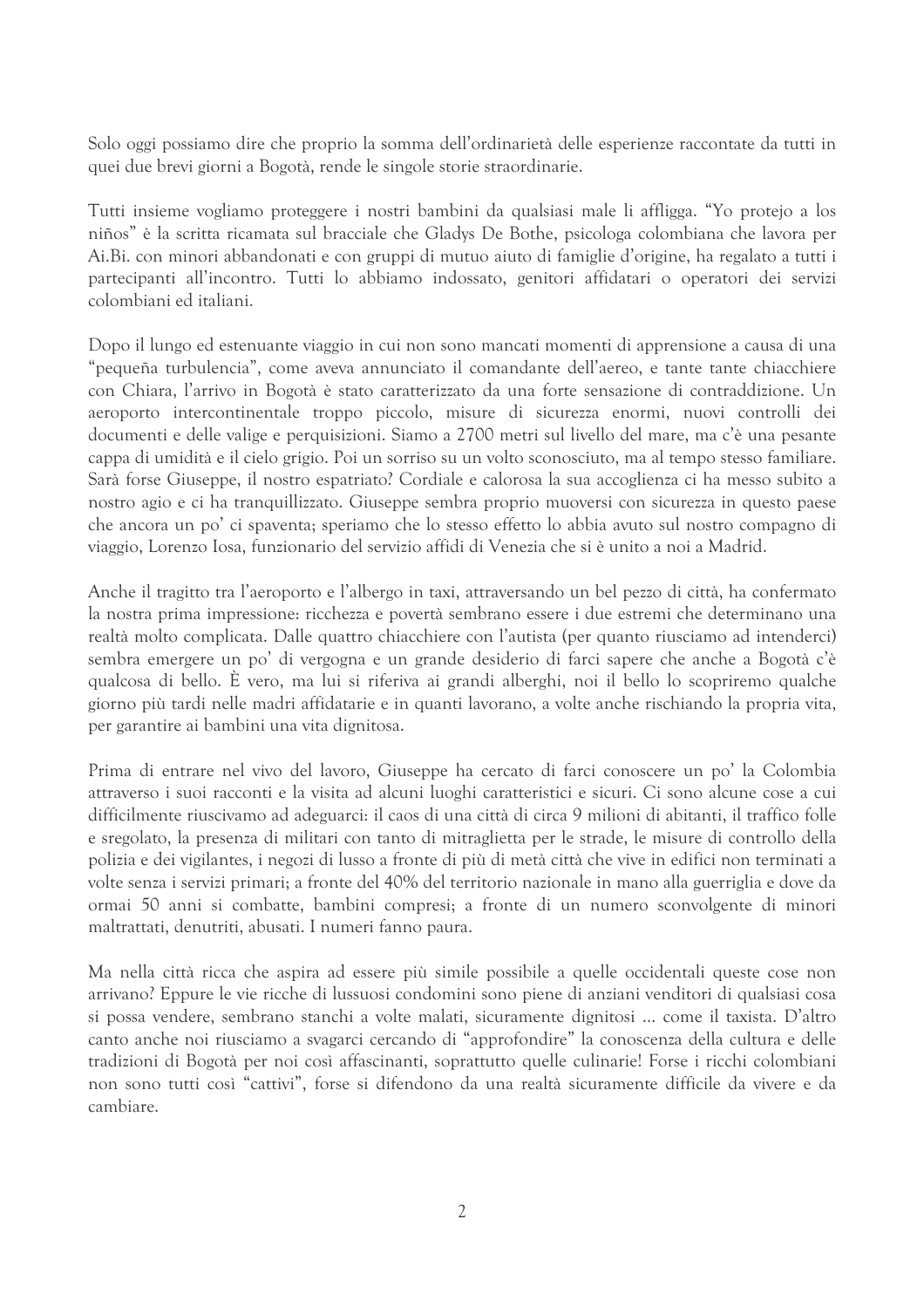Una buona cena ci aiuta ad entrare un po' più in confidenza soprattutto con Lorenzo; Chiara la conosciamo da molto tempo, Giuseppe ci sembra di conoscerlo da sempre forse perché abbiamo percepito la passione che mette nella sua missione per Ai.Bi. e questo lo rende molto vicino a noi. Probabilmente è buona cosa che gli espatriati abbiano un contatto con le famiglie attive nel Movimento, hanno bisogno di conoscere più da vicino chi affida a loro un compito tanto grave e soprattutto capire in che cosa crede.

Il lavoro di preparazione allo scambio formativo è stato estremamente ricco. Ci ha dato la possibilità di vedere anche con gli occhi del operatore dei servizi sociali il sistema affido in Italia: Lorenzo non ha avuto paura di ammettere alcuni limiti di tale sistema e ha avuto la capacità di ascoltare anche noi famiglia affidataria. Forse il fatto di appartenere a regioni diverse ci aiuta a non sentirci ne' accusati ne' accusatori. È presente anche Olga, una "madre sostituta"; ci racconta brevemente la sua esperienza. Andrea, avvocato colombiano e collaboratrice di Giuseppe, ci spiega a grandi linee il sistema del Bienestar Familiar, l'equivalente dei nostri Servizi Sociali. Questo ci permetterà di capire meglio gli interventi del giorno successivo.

Durante i lavori del convegno l'impressione è che alla luce della diversa cultura e all'estremamente diversa situazione socioeconomica, un punto comune ai due Paesi sia l'enorme divario tra il sistema legislativo teorizzato e la realtà. Un'operatrice si scandalizza nel sapere che la nostra legge n.149/01 non prevede un numero massimo di minori affidati ad una famiglia; la legge colombiana permette un massimo di 3 accoglienze. Ma come mai le tre testimonianze che sentiremo poi ci racconteranno di 4, 5, 6 bambini in famiglia? Come mai ci dicono che in alcune regioni della Colombia si arriva addirittura a casi di 12 ? Perché ci raccontano che il contributo economico viene gestito in modo da non permettere che le "hogares sostitutos" (famiglie affidatarie) accolgano i bambini allo scopo di avere un'entrata maggiore e operatori non pubblici ci dicono che nelle regioni più povere del paese spesso con il contributo per i figli affidati si mantengono anche quelli biologici?

Ma anche noi italiani esponiamo delle contraddizioni: parliamo di una legge che prevede una durata massima di 2 anni per l'affido e al tempo stesso raccontiamo della piaga del "sine die". Diciamo che la legge prevede il sostegno alla famiglia di origine, ma che spesso questo lavoro non viene fatto.

La giornata delle testimonianze è stata, come spesso abbiamo visto accadere nei convegni a cui abbiamo partecipato, la più coinvolgente. Olga racconta la sua esperienza arricchendola di particolari e di emozioni. Ci racconta di una delle circa 20 accoglienze fatte: la bimba che ha scoperto essere sieropositiva e per la quale ha lottato contro medici e assistenti sociali, ora è in Italia con una famiglia tutta sua, sta bene, ma lei ne sente un'incredibile mancanza. Oggi Olga è di fatto specializzata nell'accoglienza di bimbi piccoli e sieropositivi. Ora ne ha 3, di cui 2 malati. Tutti piccoli. È aiutata solo dai suoi 3 figli biologici ormai grandi e dal marito. Le storie successive, di altre 2 mamme affidatarie, sono ancora di bambini piccolissimi e malati.

Ascoltando queste mamme affidatarie ci sembra che i problemi dei minori colombiani accolti in affido siano enormi rispetto a quanto affrontiamo noi in Italia; ma come si può mettere sul piatto della bilancia il dolore di un bambino? Quei piccoli sono maltrattati, malnutriti, malati, abusati, ex soldati... i "nostri" più spesso si son visti negare la promessa del dono fatto dai genitori mettendoli al mondo: non sono stati amati ed accuditi a sufficienza.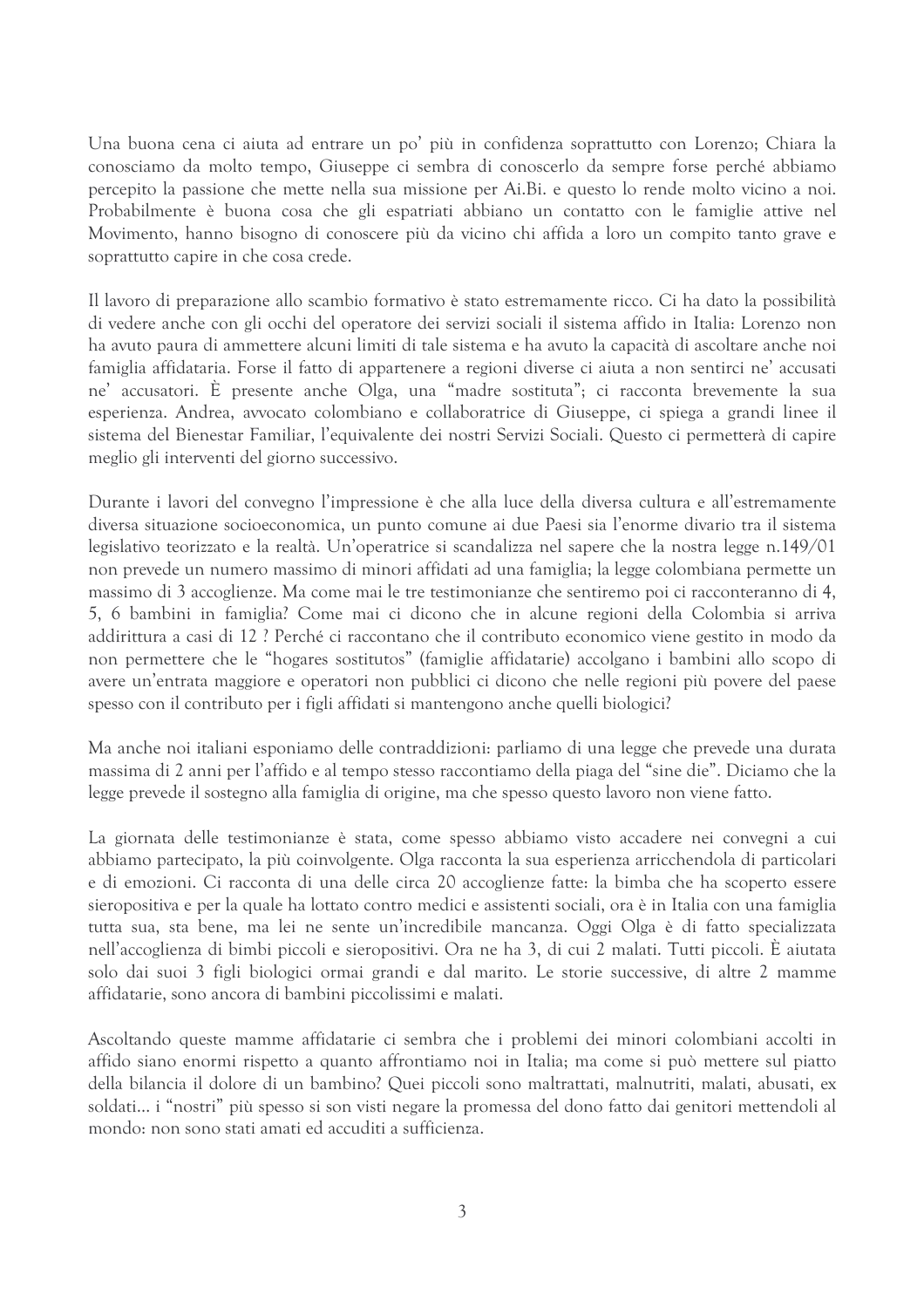Queste mamme sostitute, uniche referenti dell'affido per i servizi dopo la valutazione dell'intera famiglia, ci sono sembrate donne estremamente forti e tenaci; convinte di essere l'unica speranza per i bambini accolti. Forse noi difficilmente riusciamo ad essere così decisi ... ma, forse, è quello che ci è chiesto. Una cosa non riusciamo a cogliere dai racconti di queste eccezionali signore, la motivazione che le ha portate ad affrontare tali sacrifici. Il tarlo del fare accoglienza per arrotondare lo stipendio del marito, ci rode dentro. Eppure una di loro sembra non avere certo problemi economici ed appartenere ad un ceto elevato.

Negli incontri formativi in cui interveniamo periodicamente, cerchiamo sempre di sottolineare la motivazione che ci ha spinti a tale esperienza. Anche qui a Bogotà abbiamo iniziato il nostro intervento raccontando che cosa ha mosso la nostra famiglia verso l'accoglienza di 2 bimbe. Tutti i partecipanti all'incontro sembrano ascoltarci con attenzione e ci vengono rivolte molte domande dalle madri affidatarie, da Gladys e da alcuni operatori. Noi parliamo di temporaneità, di "limbo", di sostegno psicologico, di supporto alla nostra famiglia attraverso il Centro Servizi alla Famiglia e la rete di famiglie.

Le cose che sembrano colpire di più sono le consulenze da parte delle educatrici di Ai.Bi., il sostegno psicologico alle bambine e a noi genitori, ma soprattutto il sostegno che riceviamo dalla rete di famiglie. Quando abbiamo raccontato che noi potevamo essere lì, in quel momento, perché alcune famiglie di sostegno appartenenti alla rete ospitavano i nostri figli, ci siamo resi conto che quella era la cosa che alle mamme affidatarie colombiane mancava: un aiuto pratico nella quotidianità e la possibilità di condividere preoccupazioni, stanchezze e rabbie con qualcuno in grado di capire pienamente tali esperienze.

Anche Giuseppe ha colto questa reazione, tanto da pensare che Ai.Bi. con l'aiuto di Gladys potrebbe cercare di aprire un Centro Servizi alla Famiglia a Ibague, dove sono già attivi dei contatti, iniziando ad offrire un luogo di incontro alle famiglie affidatarie, coinvolgendo anche i padri. Uno spazio in cui condividere, confrontarsi e magari mettersi le une a disposizione delle altre nei limiti del possibile.

Crediamo anche noi che possa essere l'occasione per offrire momenti formativi, riflessivi e, perché no, ludici e di sollievo. Un'esperienza di questo tipo darebbe un volto diverso all'accoglienza di minori in Colombia; sollevare le famiglie affidatarie dal senso di solitudine che le affligge, sarebbe sicuramente un grosso aiuto dato anche ai bambini accolti.

Siamo partiti non sapendo cosa potevamo portare a Bogotà di nostro, abbiamo portato un'idea semplice, ma naturale e necessaria quale la condivisione di uno scopo con amici che possano essere di stimolo ed aiuto in un'esperienza ricca e faticosa come l'accoglienza di un minore in affido.

Un altro momento forte per noi è stato l'incontro con don Marco Valera, fidei donum della Diocesi di Milano a quella di Bogotà. Insegnante e direttore spirituale in 2 collegi italiani in città, ci ha raccontato della sua esperienza di lavoro in due zone estreme, quella molto ricca del nord e quella estremamente povera del sud e del tentativo di avvicinare questi due estremi lavorando sui giovani; del tentativo di educare le classi abbienti e i futuri dirigenti a guardare a chi ha bisogno; del desiderio di offrire qualcosa ai ragazzi del sud perché possano pensare che c'è qualcosa di bello e possibile anche per loro; del sostegno nell'educazione dei figli dato a madri sole, molte in Colombia, e ad alcuni padri un po' troppo severi.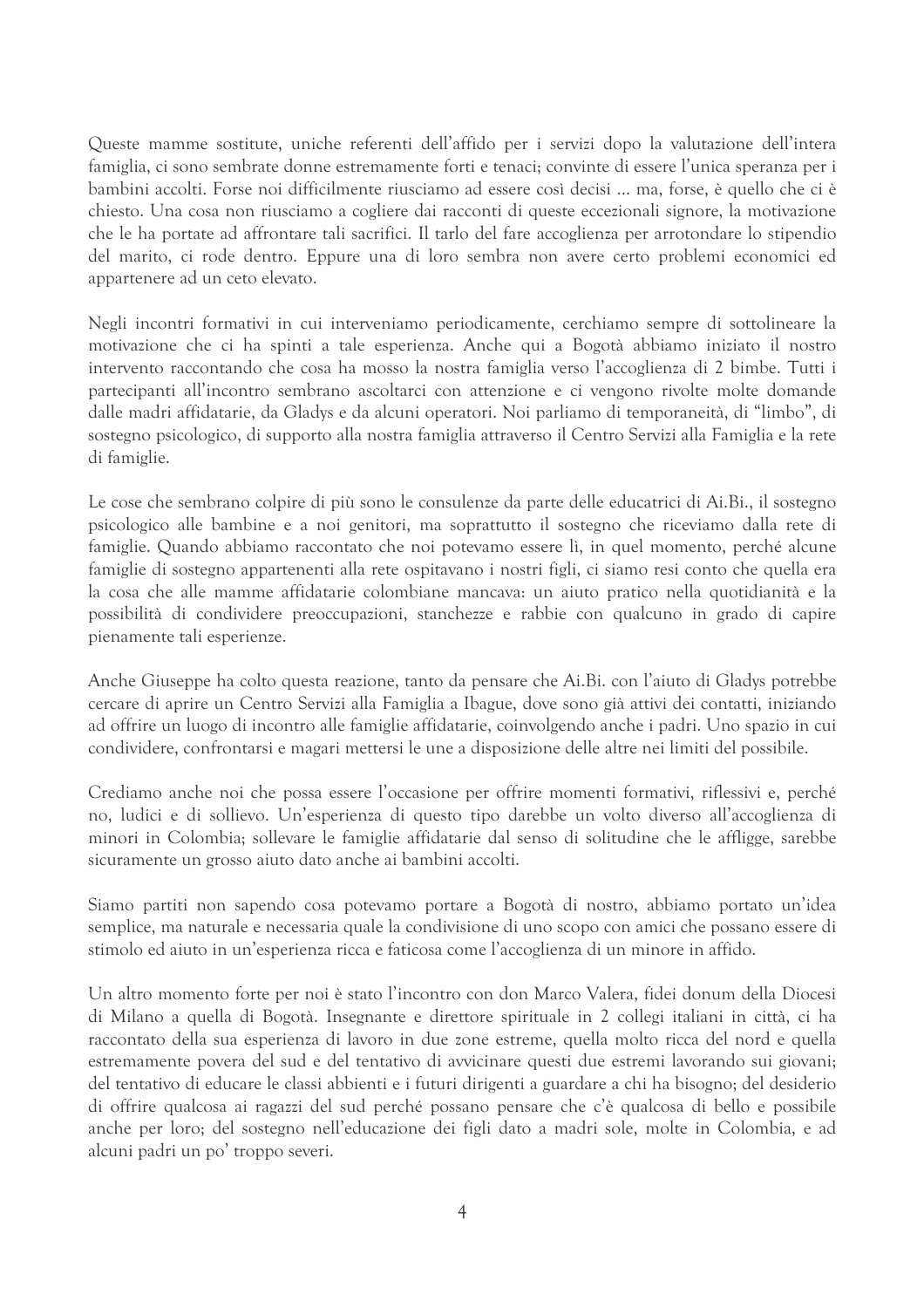Non ci siamo fatti mancare il momento del ricordo dei bei tempi in cui don Marco, novello prete, è arrivato come coadiutore proprio nella parrocchia di S. Giustina (Milano) che oggi ospita il nostro Centro Servizi alla Famiglia.

Ringraziamo per questo incontro Giuseppe che si è preoccupato dell'organizzazione e speriamo che il contatto che ha preso con don Marco possa essere il principio di collaborazioni proficue perché, benché in ambiti diversi, l'attenzione è rivolta sempre ai bambini.

La visita culturale al centro storico, l'ultimo giorno, ci ha permesso di interiorizzare quanto sentito il giorno precedente continuando a confrontarci tra noi su alcuni aspetti che ci sembravano particolarmente degni di riflessione; un po' di amaro in bocca ci è rimasto per non essere riusciti a visitare i quartieri del sud, quelli poveri. Il tempo era poco e da più persone ci è stato spiegato che avremmo dovuto organizzare la visita in modo da non correre rischi inutili dovuti alla mancanza di sicurezza di quelle zone; sembra che furti, rapine e pestaggi siano troppo frequenti soprattutto a danni di donne e stranieri. Ma, cosa più importante, non volevamo procurare problemi ai nostri eventuali accompagnatori.

Un'idea di quello che potrebbero essere ce la siamo fatta percorrendo la tangenziale di Bogotà che attraversa quartieri sulla costa delle montagne dove tra le università e costruzioni di ricchi condomini è possibile vedere alcuni piccolissimi insediamenti dei ceti più bassi: case con struttura e mattoni a vista, non per vezzo architettonico come i ricchi condomini del nord, ma perché non terminate; alcune senza serramenti. Giuseppe ci dice che molte non hanno luce o acqua.

Ci sarebbe anche piaciuto visitare un istituto in cui Ai.Bi. opera e dove si accolgono ragazze adolescenti abusate, ma oltre alla mancanza di tempo, c'è stata una mancanza di coraggio da parte nostra: quali forti emozioni avremmo provato e quale reazione avremmo avuto? Abbiamo esperienza di comunità per adolescenti in difficoltà in Italia, ma i racconti delle famiglie adottive che hanno incontrato i loro figli in questi istituti ci risuonano nelle orecchie. Quanto è giusto che noi si entri in quei luoghi per visitarli? Senza uno scopo preciso? Come potranno percepire questa cosa le ragazze accolte? Magari un'altra volta ...

Il viaggio di ritorno, nonostante un inizio non incoraggiante (ancora perquisizioni), è sembrato più breve per la stanchezza che ci ha sopraffatto o forse perché quel Paese da principio tanto lontano, oltre l'oceano, ora lo sentivamo più vicino.

Ringraziamo quanti in Ai.Bi, hanno pensato a noi per questa missione, Chiara che ci ha accompagnato con pazienza, Giuseppe che ha reso il nostro soggiorno estremamente piacevole e che, con le sue collaboratrici Andrea ed Alessia, ci ha fatto conoscere l'anima di Ai.Bi. all'estero e ... qualora ce ne fosse bisogno ... noi siamo disposti a tornare in Colombia!

## Cristina e Paolo Pellini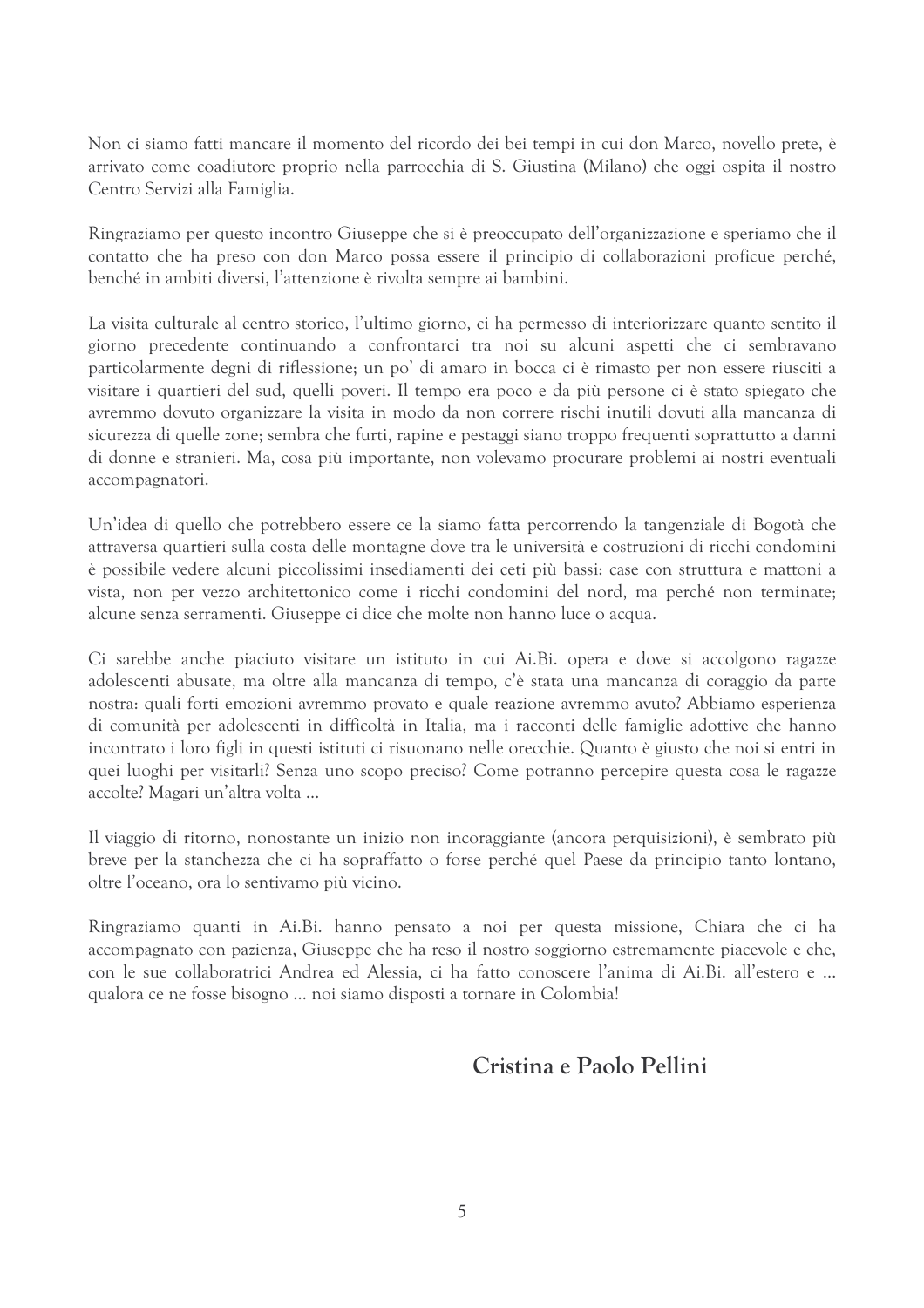### briciole di servizio quotidiano

Roma, 8 Settembre 2007 – Gianmario Fogliazza ha rappresentato il Movimento familiare Amici dei Bambini in occasione dell'annuale incontro delle aggregazioni che operano nel campo della spiritualità familiare organizzato dall'Ufficio Nazionale per la Pastorale della Famiglia.

Mezzano (Mi) - Longone al Segrino (Co), 5 Ottobre; 2 Novembre 2007 - Proseguono le mensili trasmissioni del programma «... mai più bambini abbandonati», appuntamento radiofonico in onda sulle frequenze di Radio Mater curato da Amici dei Bambini; nel corso delle puntate autunnali con il diretto contributo del Segretario Generale dell'Associazione, Ermes Carretta, sono state presentate ed illustrate l'esperienza del movimento e la spiritualità di Amici dei Bambini. La prossima trasmissione sarà in onda su Radio Mater il giorno 7 Dicembre 2007 alle ore 17,45.

Bogotà (Colombia), 25-26 Ottobre 2007 – Cristina e Paolo Pellini hanno partecipato alle sessioni formative, al confronto ed allo scambio di esperienze previste dall'iniziativa "l'accoglienza nelle famiglie affidatarie" promossa da "Veneto Adozioni" in collaborazione con Amici dei Bambini.

Mezzano, 28 Ottobre 2007 - Presso la sede nazionale di Amici dei Bambini si è riunito il Comitato scientifico del Centro Studi Teologici del movimento. Tra gli argomenti all'ordine del giorno dei lavori – cui hanno partecipato il presidente Marco Griffini, Gianmario Fogliazza ed i professori don Maurizio Chiodi (Diocesi di Bergamo), don Alberto Cozzi (Diocesi di Milano), don Davide Pezzoni (Diocesi di Lodi) - segnaliamo: a) il progetto per la rivista internazionale "Lemà sabactàni? contributi per una cultura dell'adozione" ed il relativo piano editoriale pluriennale; b) l'iniziativa per un confronto teologico sul rapporto tra evento cristologico e condizione umana nella condivisione dell'esperienza dell'abbandono e del suo superamento; c) la V giornata di studio per una spiritualità dell'adozione (Cervia, agosto 2008).

Chisinau (Moldavia), 15 Novembre 2007 - Si è positivamente svolta la prima Conferenza interconfessionale sull'accoglienza familiare cristiana "Accogliere nel Suo nome" promossa ed organizzata da Amici dei Bambini e Diaconia (missione sociale in Moldova della Chiesa cristiana ortodossa della Patriarchia di Besarabia - Patriarcato di Bucarest). Inaugurata dai preziosi messaggi del Metropolita di Besarabia Inalt Prea Sfințitul † Petru e del Vescovo di Chisinau S. E. Mons. Anton Cosa, con reciproco interesse e fraterna condivisione si sono illustrate e confrontate le diverse esperienze e spiritualità poste al servizio dei bambini abbandonati e delle famiglie accoglienti. Inoltre, si sono accostate l'origine e le prospettive dell'accoglienza familiare cristiana; ha concluso la giornata di approfondimento e confronto un'importante e conclusiva tavola rotonda cui hanno partecipato: Mons. Benone Farcas, Vicario Generale della Diocesi di Chisinau (Chiesa Cattolica Romana); Padre Ioan Cristea della Parrocchia San Giovanni Battista di Leova (Metropolia di Besarabia - Patriarcato di Bucarest); Padre Andrei Rusu, sacerdote dell'internat n. 2 di Chisinau, Metropolia di Moldova; Ilia Coada, Presidente dell'Associazione Betania (Chiesa Evangelica Battista). Tra i diversi interventi presentati alla Conferenza da Amici dei Bambini, evidenziamo il contributo di Marco Griffini (l'esperienza e la spiritualità di Amici dei Bambini) e le relazioni di don Maurizio Chiodi (accogliere nel Suo nome), don Carlo Pirotta (la prassi della carità) e Gianmario Fogliazza (l'esperienza e la testimonianza a servizio della pastorale).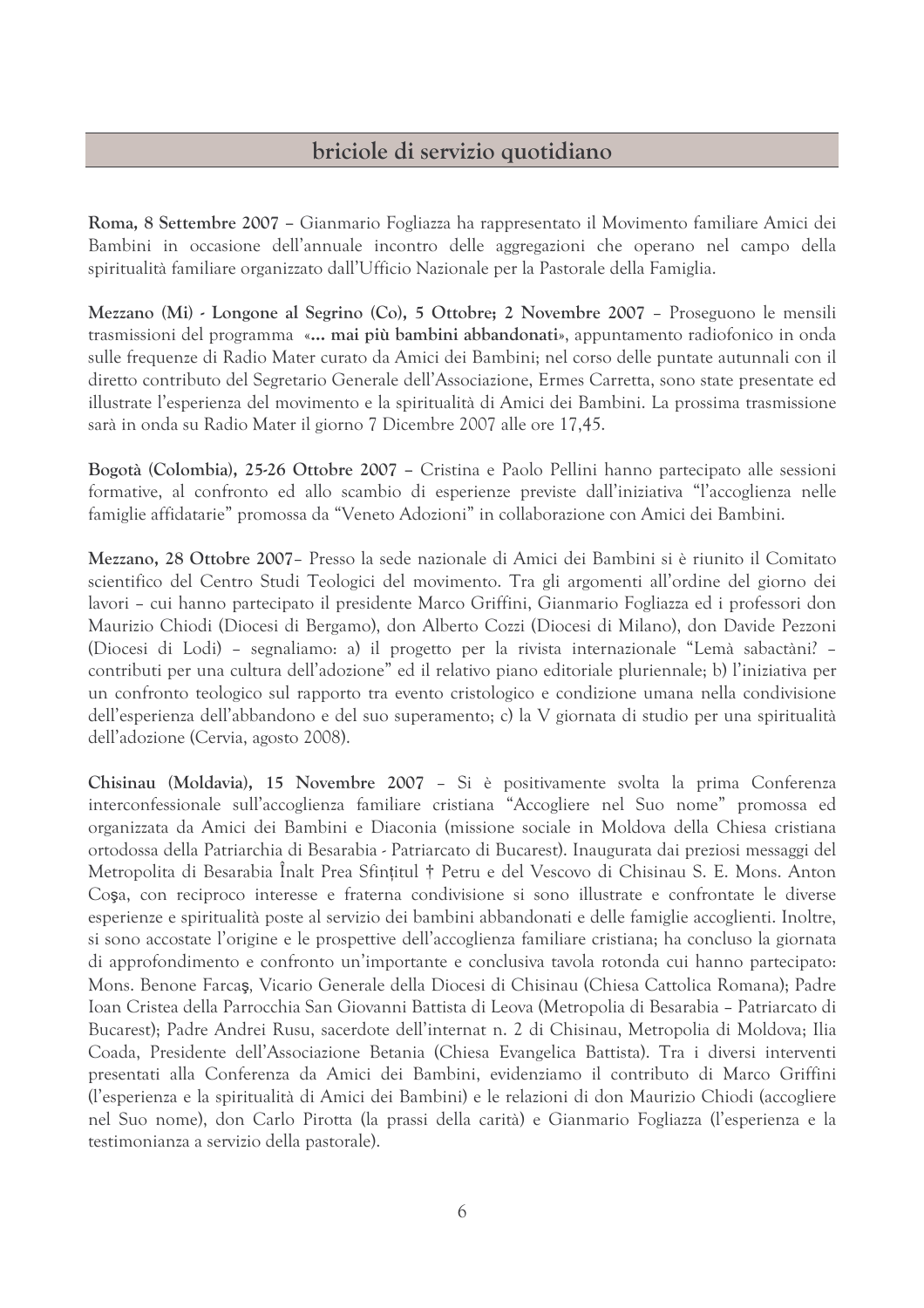Melegnano-Roma-Genova, Ottobre/Novembre 2007 - Appresa la notizia della imminente nomina cardinalizia in occasione del Concistoro (tenutosi il 24 Novembre u.s.) di S. E. Mons. Angelo Bagnasco, il Presidente di Ai.Bi. Marco Griffini ha fatto pervenire al Presidente della Conferenza Episcopale Italiana anche le sincere felicitazioni assicurando una perseverante preghiera e il caloroso affetto di tutte le famiglie di Amici dei Bambini. S. E. Cardinale Angelo Bagnasco, grato per le benevole espressioni manifestate in occasione della elevazione alla porpora cardinalizia, ci recentemente scritto assicurando anche ad Amici dei Bambini il proprio ricordo nella preghiera.

Salvador (Bahia, Brasile), 22-25 Novembre 2007 - Marco Griffini ha partecipato al IX Incontro Nazionale degli Istituti della Pastorale per l'infanzia brasiliana; nel corso dell'evento, cui hanno preso parte decine di rappresentanti provenienti da varie regioni del Brasile impegnati in realtà a stretto contatto con i minori abbandonati come abrigos - la struttura di accoglienza tipica dei paesi del Brasile - o case famiglie, i delegati hanno passato in rassegna le politiche pubbliche a favore dell'infanzia e le misure relative alle pratiche di accompagnamento del minore in istituto con l'obiettivo di ridurre, sempre più, il tempo di permanenza dei minori in orfanotrofio. Nella giornata di apertura, Marco Griffini è intervenuto per illustrare il cammino percorso da Amici dei Bambini in oltre venti anni di attività a favore dei bambini abbandonati, all'interno di una dimensione spirituale. Nella relazione il presidente di Ai.Bi. ha evidenziato che il concetto di accoglienza appartiene unicamente alla famiglia poiché solo al fianco di una mamma e un papà un bambino abbandonato riceve le cure e le attenzioni di cui ha bisogno per diventare un adulto sereno e responsabile. In base all'esperienza di Amici dei Bambini, infatti, non esiste istituto al mondo in grado di garantire l'affetto e la cura che una coppia di genitori può donare a un minore abbandonato. Altro punto evidenziato da Griffini è stato quello della "grazia" della sterilità feconda: da una condizione che mette in crisi molte coppie può nascere una fecondità del tutto particolare e unica: quella dell'adozione. Molte famiglie adottive presenti in sala si sono riconosciute nell'esperienza di Ai.Bi. e sono intervenute per portare la propria testimonianza. Nella giornata di venerdì Rejane Souza da Silva, psicologa di Amici dei Bambini, ha illustrato punti critici e risultati del progetto che Ai.Bi. promuove da anni a Campo Formoso. Infine, sono state discusse le proposte elaborate nei seminari locali per delineare il ruolo della Pastorale del Minore nella costruzione di politiche pubbliche di inclusione sociale. Da qui sono stati tratti spunti interessanti per la stesura di un documento che sarà inviato alla Conferenza Episcopale Brasiliana.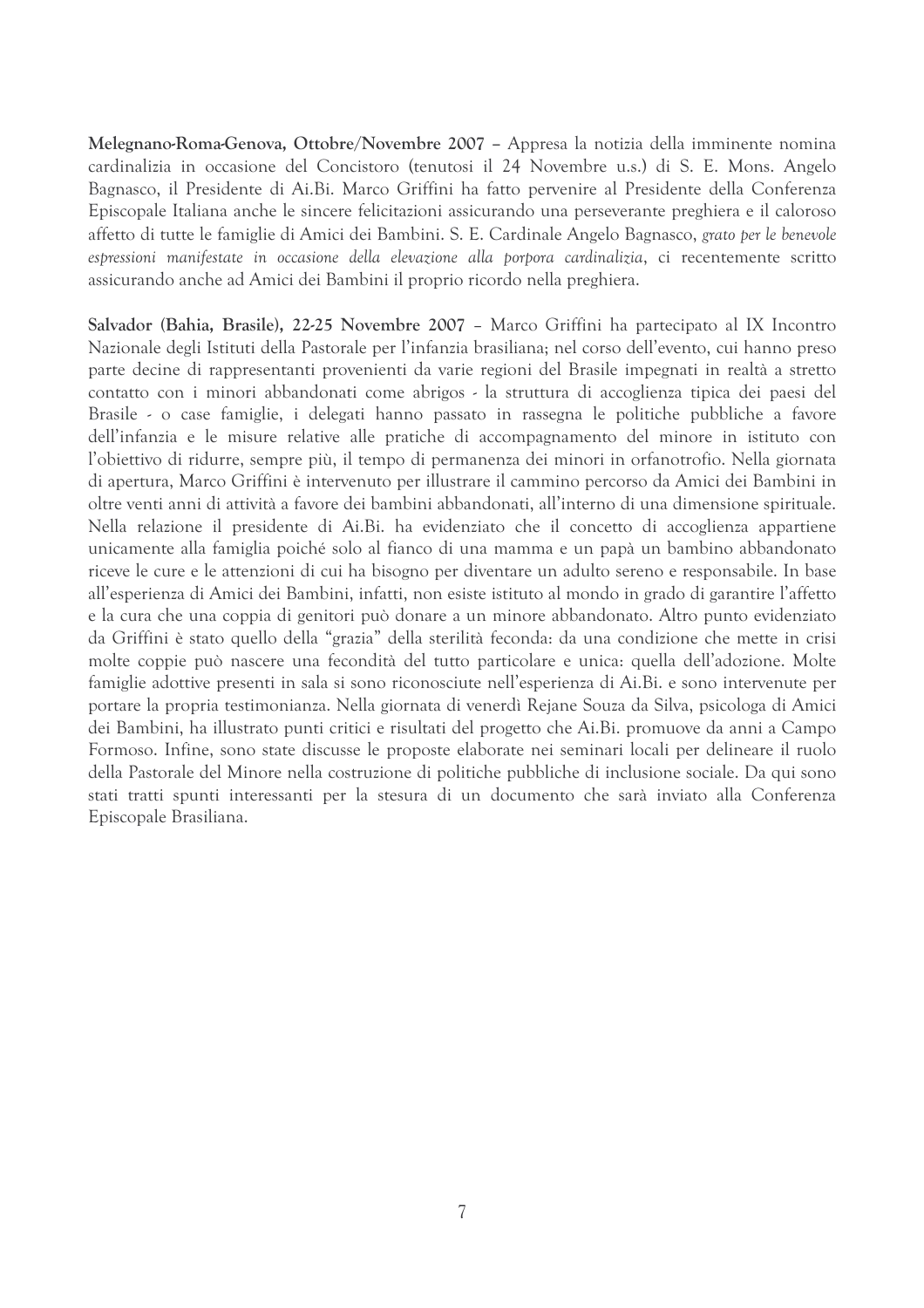Il Rosario per i bambini abbandonati e dimenticati del mese di Dicembre

# «la veglia della speranza»

dal Vangelo secondo Matteo (24, 42-44)

"Vegliate dunque perché non sapete in quale giorno il Signore vostro verrà.

Questo considerate: se il padrone di casa sapesse in quale ora della notte viene il ladro, veglierebbe e non si lascerebbe scassinare la casa.

Perciò anche voi state pronti, perché nell'ora che non immaginate, il Figlio dell'uomo verrà".

## Commento

Chi non ha provato i timori e le ansie di una veglia notturna?

Al capezzale di un nostro caro nella stanza di un ospedale, attenti nel tentare di comprendere ogni suo gemito; la testa sul cuscino, ma il cuore oltre la porta, nell'attesa di un segno che, nel silenzio della notte, riveli il ritorno di nostro figlio...

Il tempo sembra fermarsi all'interno di una dimensione che ha quasi dell'irreale: pensieri, ansie, preoccupazioni, presagi riempiono prepotentemente la scena espandendosi nelle profondità del cuore.

L'impotenza di qualsiasi azione permea gli spazi della ragione: possiamo solo aspettare!

È importante imparare ad aspettare; solo nell'attesa si riesce a dare valore a una realtà, che talvolta appare non essere tale: la nostra speranza.

Imparare a sperare: in una veglia intrisa di speranza si arriva a comprendere il mistero dell'abbandono, di quel bambino che, abbandonato dalla sua mamma, vive, notte dopo notte, nell'attesa di riscoprire l'amore di un'"altra" mamma.

Un bambino che, abbandonato, si abbandona alla speranza delle sue piccole braccia disperatamente alzate verso chiunque copra lo spazio del suo lettino.

"L'abbandono non è la mia ultima parola e ho imparato ad aspettarvi, mamma e papà!"